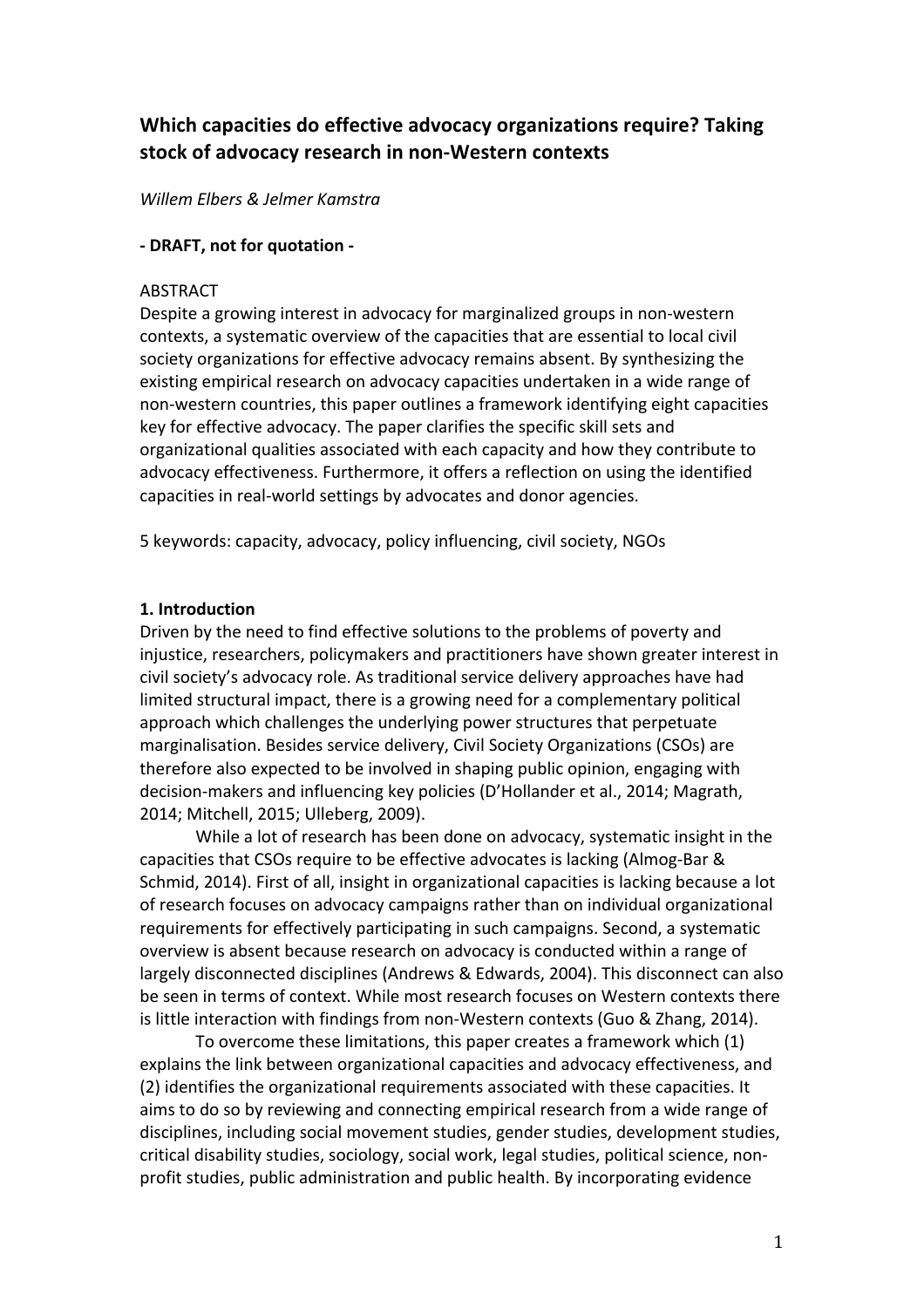from non-Western countries we aim to avoid a Western bias and look for capacities which have proven to be relevant across the globe. This review therefore draws on research undertaken in 31 different countries in Africa, Asia and Latin America (for an overview see Appendix 1). Although the analysis also looks at advocacy coalitions, it examines advocacy from the perspective of individual organizations. Due to this focus on individual organizations, we believe our framework can be used by advocacy CSOs for strengthening and reflecting on their advocacy efforts.

The remainder of this paper has four parts. The first part concerns a discussion of the relationship between advocacy, effectiveness and capacity. The second part outlines our capacities framework and clarifies why each of the eight identified capacities are essential to advocacy effectiveness. The third part reflects on the practical application of the framework. The paper ends with a summary of the main findings and the implications for future research.

#### **2. Capacities for advocacy**

Advocacy is inherently political and revolves around the accountability of decisionmakers for their use of power (McGee & Gaventa, 2010). This accountability is especially important for marginalised groups whose interests are often not served by power holders. For marginalized groups, advocacy can be a means to overcome a sense of powerlessness and exert influence over the decisions that affect their lives. In this paper, we therefore normatively define advocacy as a 'wide range of activities conducted to influence decision makers at different levels with the overall aim of combatting the structural causes of poverty and injustice' (Barrett et al., 2016, p. 15). The empirical studies on which this paper is based revolve around a range of such struggles of marginalized groups including women, people with disabilities, forest communities, smallholder farmers, youth and children, HIV/AIDS infected, prisoners and LGBT groups.

Organizational capacity is assumed to be a major determinant of effectiveness. The general linkages between organizational capacity and effectiveness have been covered extensively in international development literature from perspectives such as systems thinking, complexity theory and organizational learning (for an overview see: IOB, 2011). Several non-academic publications zoom in on the specific linkages between capacity and civil society advocacy effectiveness (Blagescu & Young, 2006; Raynor et al., 2009; Stalker & Sandberg, 2011). A shared assumption is that organizational capacity is a precondition for performance, making capacity strengthening a core strategy in international development (Baser & Morgan, 2008). An important limitation of these publications is, however, that most do not make the analytical distinction between general organizational capacities (for example leadership, planning, fundraising) and those specifically associated with advocacy work. This paper makes that distinction by zooming in on individual organizational requirements for advocacy effectiveness.1 Organizational advocacy capacity is therefore defined as the potential of CSOs to undertake advocacy with or for marginalized groups. Advocacy effectiveness is straightforwardly defined as achieving intended goals.2

Effective advocacy not only depends on advocacy skills but also on constraining or enabling environmental factors. Examples of such factors are the degree of regime openness (Tarrow, 2011), prevailing societal norms, values and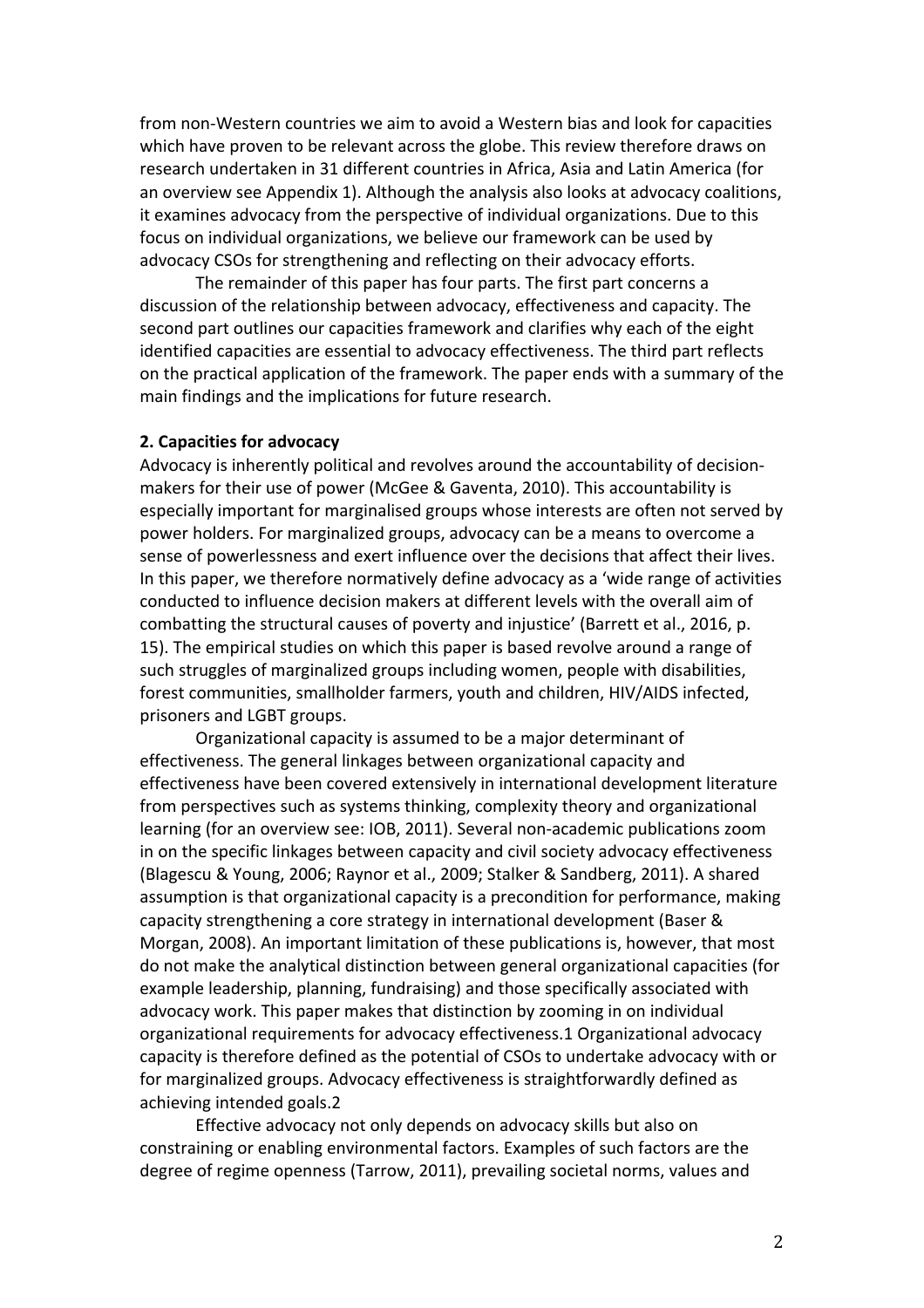beliefs (Barrett et al., 2016), existing policies and treaties (Topsoe-Jensen et al., 2012), presence or absence of allies within the government (Tarrow, 2011), capacity of the government to implement desired changes (Kolb, 2007), costliness of desired change (Busby, 2010), mobilisation potential (Devlin-Foltz et al., 2012), presence or absence of opposing forces (Meyer & Staggenborg, 1996), the potential to form alliances (Brown & Fox, 2001) and institutionalised opportunities for participation, representation and consultation (Gaventa, 2006). This means that even if an organization has the right capacities to engage in advocacy, the environment may be such that chances for success are limited from the onset.

Table 1 presents the outcomes of our analysis, distinguishing between qualities for effective advocacy, associated capacities and organizational requirements for these capacities.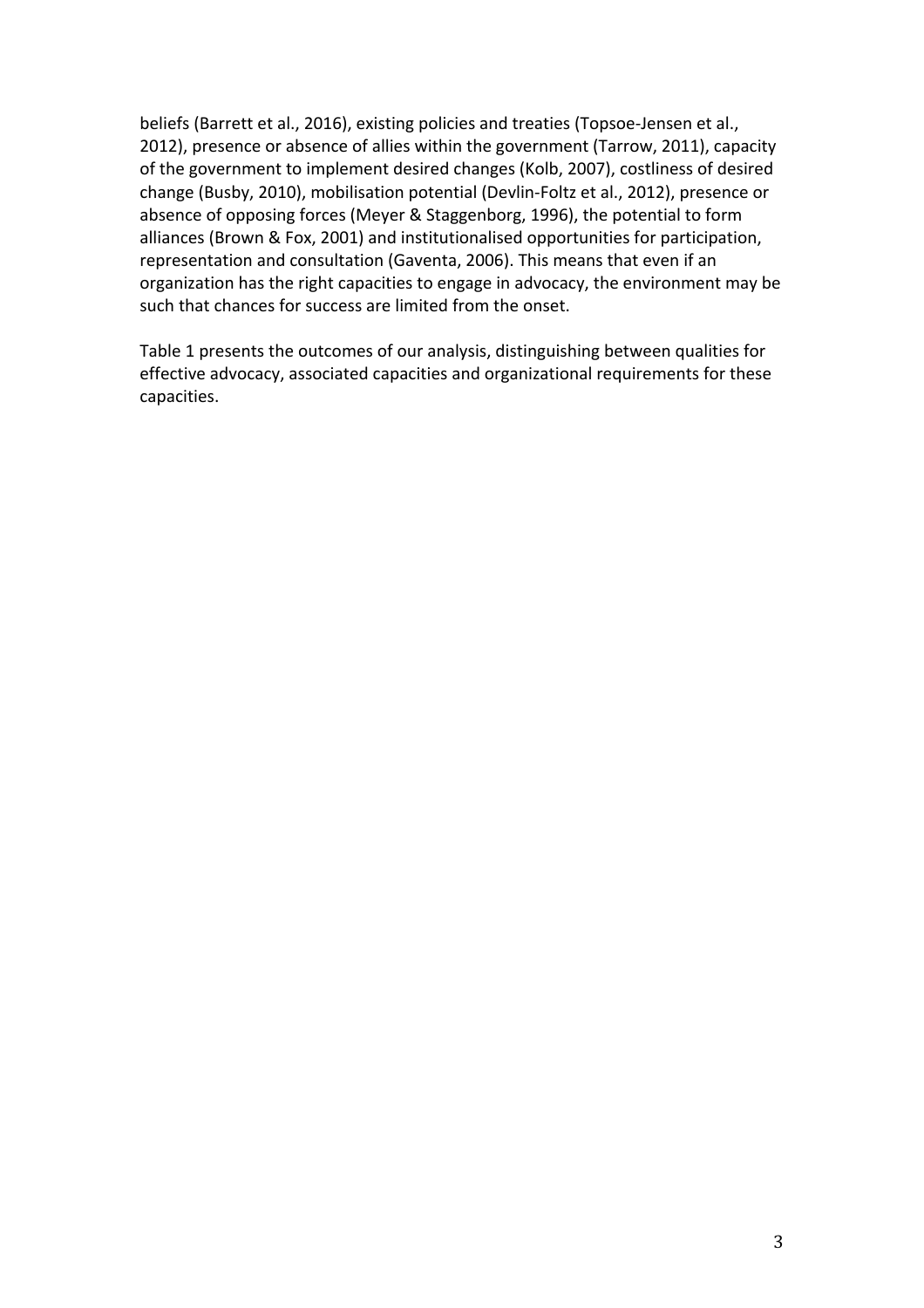Table 1. Qualities for effective advocacy, associated capacities and organizational *requirements*

| <b>Qualities for effective</b><br>advocacy | Capacity to                                       | <b>Organizational requirements</b>                                                                                                                                                                                                                                                       |  |
|--------------------------------------------|---------------------------------------------------|------------------------------------------------------------------------------------------------------------------------------------------------------------------------------------------------------------------------------------------------------------------------------------------|--|
| Credible claim                             | Ensure evidence base                              | - In-house research skills<br>- Staff who is able to commission and critique<br>research<br>- Relations with researchers & knowledge institutes                                                                                                                                          |  |
| Credible organization                      | Inspire trust among<br>stakeholders               | - Track record<br>- Brand recognition<br>- Strong & consistent performance<br>- Reputable leadership<br>- Integrity<br>- Transparency                                                                                                                                                    |  |
| Legitimate claim                           | Represent constituency<br>interests               | Strategies & structures for:<br>- Accountability to constituency<br>- Communication to constituency<br>- Participation of constituency<br>- Mobilisation of constituency                                                                                                                 |  |
| Stakeholder<br>engagement strategy         | Analyse the political<br>arena                    | - Up-to-date understanding of the political<br>landscape<br>- Ability to conduct stakeholder and institutional<br>analyses<br>- Ability to monitor political developments<br>- Knowledge of relevant laws, policies and treaties                                                         |  |
| Communication<br>strategy                  | Produce tailored<br>messages                      | - Ability to translate complex problems in<br>understandable messages<br>- Knowledge of the values, norms, beliefs and<br>interests of audiences<br>- Ability to choose appropriate communication<br>channels<br>- Long-term relations with journalists<br>- Ability to use social media |  |
| Collective approach                        | <b>Build coalitions</b>                           | - Willingness to work together<br>- Ability to maintain external relations<br>- Awareness of the added value of oneself and<br>others                                                                                                                                                    |  |
| Collaborative<br>approach                  | <b>Build rapport</b>                              | - Personal relationships with power holders<br>- Understanding of power holders' personal and<br>institutional interests<br>- Physical presence near power holders                                                                                                                       |  |
| Flexible strategy                          | Adapt to ongoing<br>changes in the<br>environment | - Ability to detect relevant changes in environment<br>- Outward orientation<br>- Ability to reflect upon validity of assumptions<br>underlying strategies                                                                                                                               |  |

### **Produce** evidence

CSOs' advocacy messages need to be based on evidence if they are to be persuasive. Whether a message has a well-documented factual basis determines an important par of its credibility (Chereni, 2017; Evans, 2005; Fox, 2001; O'Callaghan & Gilbride, 2008; Spicer et al., 2011). Moreover, evidence forms an important startingpoint of making an issue visible, raising awareness, mobilising opinion, outlining alternative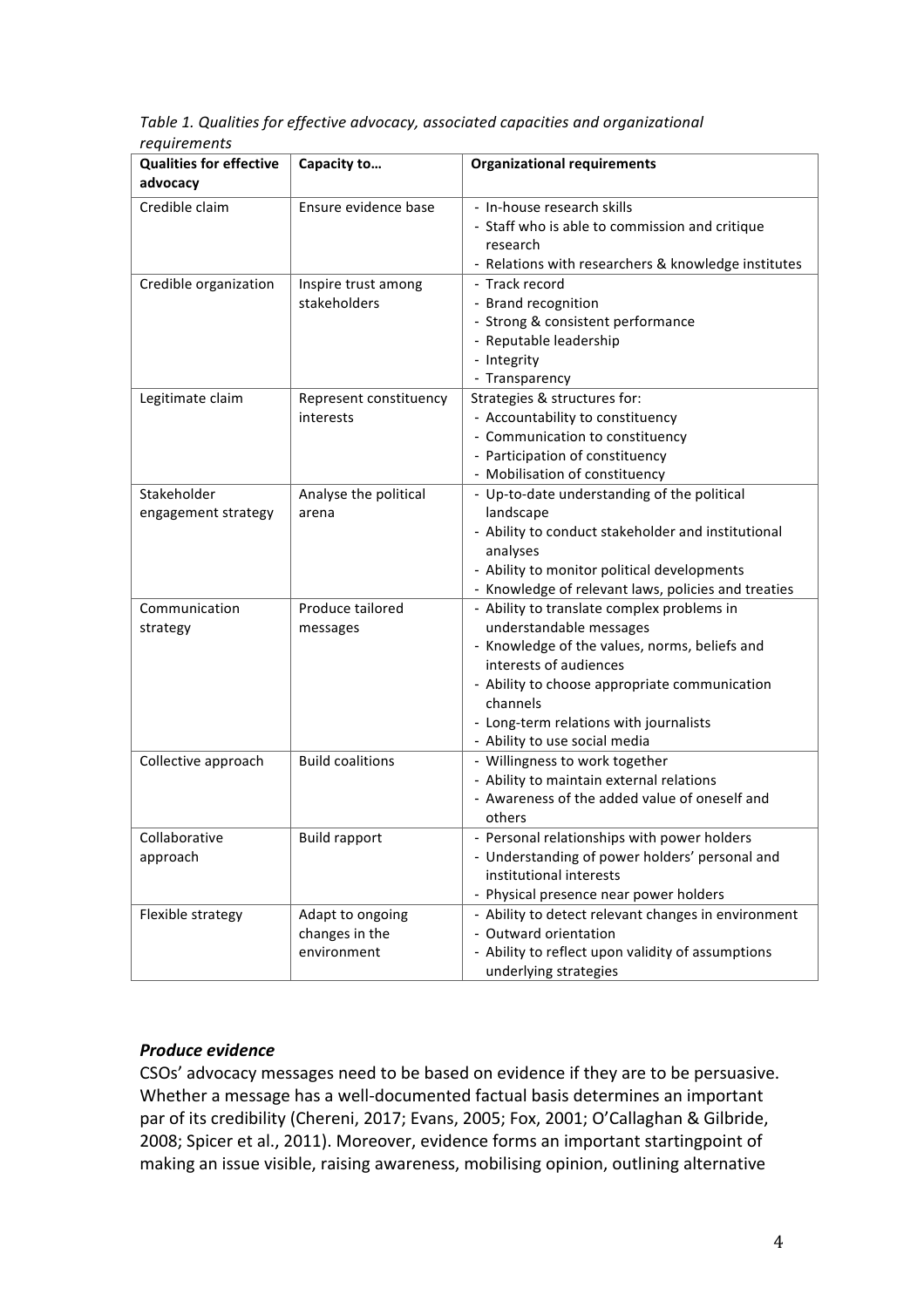policy options and monitoring and evaluating policy (Chopra et al., 2014; Pollard & Court, 2005). Daniel et al. (2015) found that the media are more likely to provide coverage if advocacy is underpinned by evidence. Evidence is relevant when it is accessible to stakeholders and concerns the nature of the problem (nature, scope and urgency), its underlying causes and its undesirable consequences. Proposed solutions are more likely to be perceived as credible when they follow logically from the evidence provided. Being able to gather evidence is particularly important in countries where governmental agencies are under-resourced and lack up-to-date knowledge and expertise. Moreover, governmental agencies may be interested to engage with advocacy CSOs as an inexpensive source of knowledge. CSOs can use this to their advantage to gain access to power holders (Potthof & Elbers, 2016). This gives rise to our first proposition:

*Proposition 1: To be convincing to target audiences, advocacy messages need to be perceived as credible. For this, advocates must be able to ensure their messages have a sound evidence base.*

To ensure that their advocacy work has a firm evidence base, CSOs either need to have in-house research capacity or engage in relations with reputable knowledge institutes or individual researchers (Evans, 2005). Some CSOs are staffed with experienced, professionally-qualified experts and are capable of producing high quality research material themselves. Having such in-house research capacity is resource intensive but has the added value that it further contributes to the CSO's credibility (Topsoe-Jensen et al., 2012). For groups lacking strong in-house research capacity, cooperating with reputable research institutes, universities and think tanks may be a good alternative. Working with contract-researchers requires CSOs to have skills to commission research and critique draftreports (Topsoe-Jensen et al., 2012). Sometimes advocates can benefit from close ties with sympathetic researchers who give them speedy access to facts and analysis free of charge.

#### *Inspire trust amongst power holders*

To get recognition and be taken seriously by stakeholders, CSOs need to be perceived as credible (Barrett et al., 2016; Chereni, 2017). This is ultimately about trust and the belief that a CSO is honest and competent on the issues it raises. This is particularly important for influencing power holders, media relations and building alliances (Cugelman & Otero, 2010). CSOs that are trusted are better able to speak about issues with a sense of authority. Trust here is based on credentials which have to be built over time and which have to be recognized by target audiences. The latter underlines how important perceptions and reputation building are for credibility, making stakeholders' awareness of the advocating organization a key precondition for trustworthiness (Potthof & Elbers, 2016). This gives rise to our second proposition:

*Proposition 2: To be assessed favourably by stakeholders, the advocating CSO needs to be perceived as credible. For this, it must be able to inspire trust among target audiences.*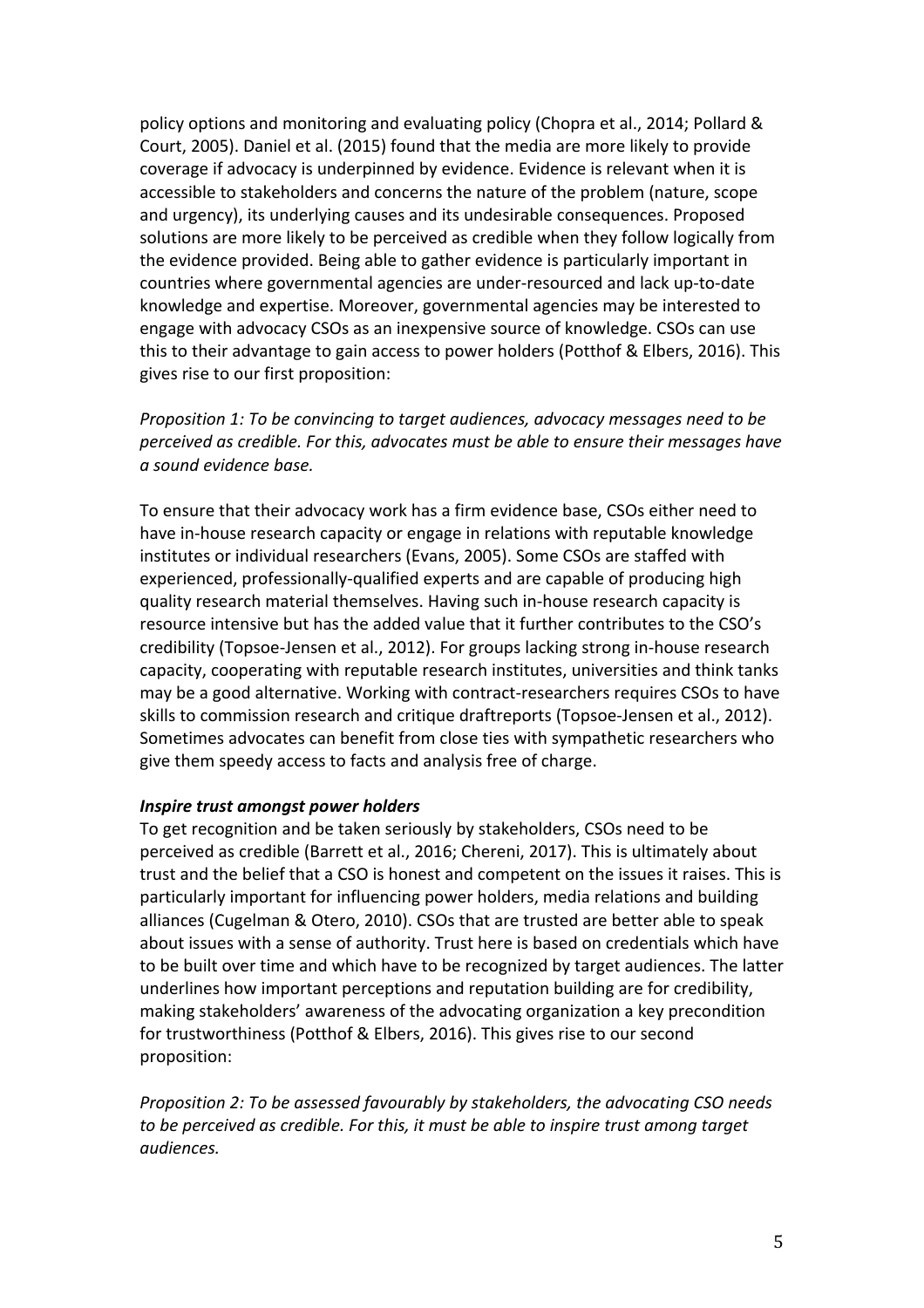Several credentials are identified in the literature for inspiring trust. Having a track record in a particular field contributes to being perceived as credible, as it signifies having in-depth knowledge and expertise (Barrett et al., 2016). For instance, a track record in service delivery can provide leverage in advocacy as it conveys the notion that the organization knows first-hand about the situation 'on the ground' (Kamstra & Knippenberg, 2014; Potthof & Elbers, 2016). Furthermore, an organization's brand recognition is important for inspiring trust. CSOs build up their 'brand' by strong performance and by delivering consistent quality over many years (Cugelman & Otero, 2010). Power holders and (possible) allies are more likely to work with an organization if it is known for being very good at what it does. Several studies found that an organization's reputation also very much depends on the (perceived) quality of its leadership (Morariu & Brennan, 2009; Raynor et al., 2009). Besides the leader's management skills and social networks, in particular his/her charisma and integrity have been found to be important. Regarding the latter, integrity is associated with being seen to have a principled stance, following one's beliefs and adopting an open and honest public position (Spicer et al., 2011). Faith-based organizations may have an advantage here (Potthof & Elbers, 2016). Finally, transparency is identified in the literature as an important source of credibility. Especially when a CSO takes the 'moral high ground', for example, when fighting corruption cases or in holding government accountable for its actions, it needs to have its own house in order (Topsoe-Jensen et al., 2012).

#### *Represent constituency*

To be seen as having the right to advocate for marginalized people, advocacy work needs to be seen as genuinely reflecting these people's interests (IOB, 2015). Based on research in Ukraine, Georgia and Kyrgyzstan, Spicer et al (2011) found that advocates derive an important part of their legitimacy from being seen to represent the views, needs and interests of constituents. This is not self-evident as CSOs often fail to clarify in whose name they speak and act, or by what mechanisms they are authorized to act and are held to account (Houtzager & Lavalle, 2010). Advocates with mechanisms in place to ensure adequate constituency representation and mobilisation are more likely to attract the interest of power holders than those lacking such a base (Antlöv et al., 2010; Barnes et al., 2016; Barrett et al., 2016; Bratton, 1990). This gives rise to our third proposition:

# *Proposition 3: To have the mandate to advocate, CSOs need to be perceived as legitimate spokespeople of constituency interests. For this, they require adequate procedures for representation, participation and mobilisation.*

Claims about representation are only credible when the views, needs and interests of the marginalized groups in question are accurately and fairly taken into account throughout the different stages of the advocacy process. Strong linkages between the advocating CSO and its constituency are an important precondition for this (Barrett et al., 2016). At the very least, advocates need to communicate regularly with those they seek to empower whilst being accountable to them for their advocacy messages and actions. Several authors emphasize the importance of marginalized people's participation through the different stages of the advocacy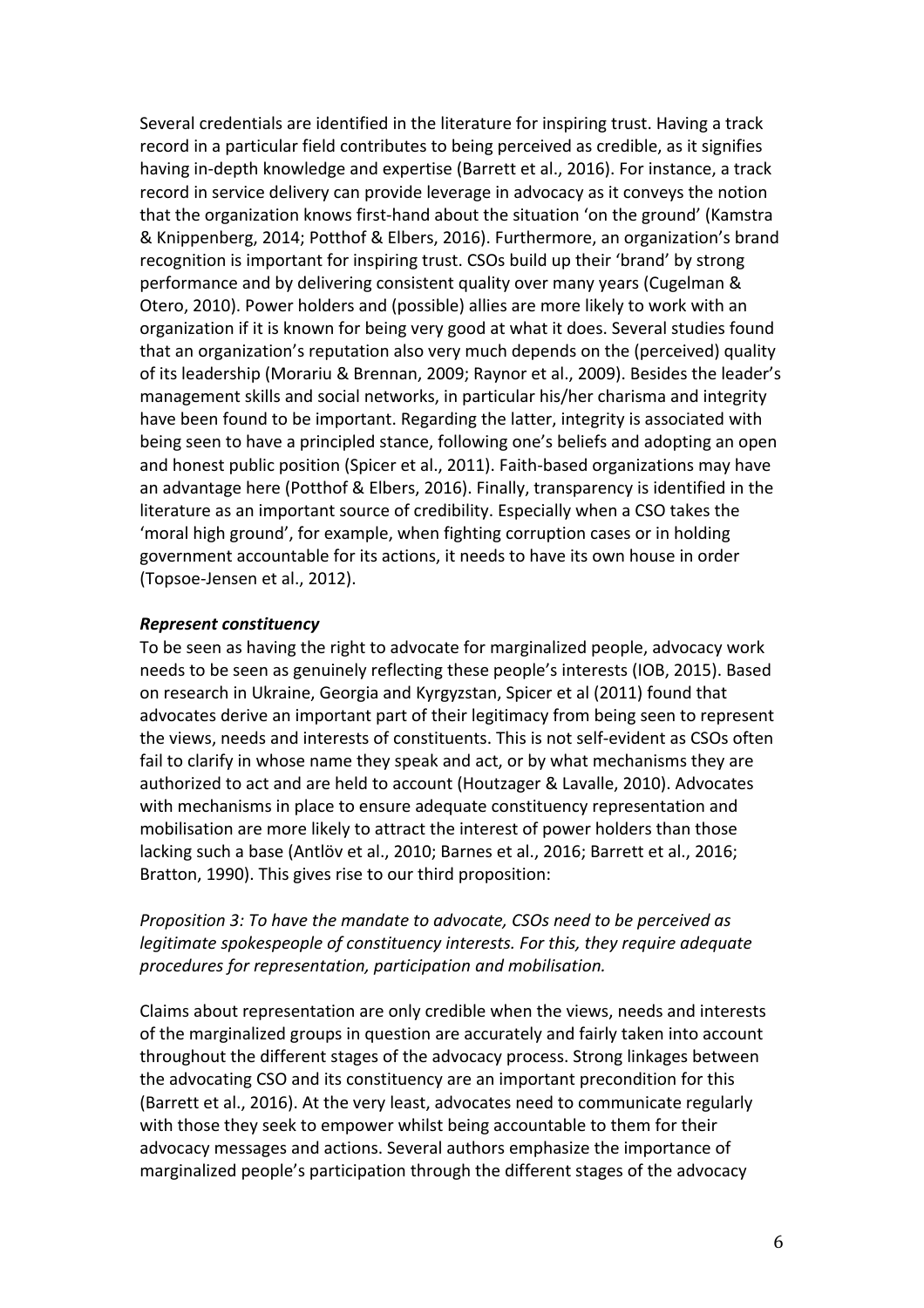process (Aberese Ako et al., 2013; Rand & Watson, 2007; Topsoe-Jensen et al., 2012). Besides enhancing legitimacy, such involvement contributes to a sense of ownership of the advocacy strategy by the marginalized group in question. Moreover, grassroots involvement is instrumental in facilitating the mobilization component of a campaign (Usdin et al., 2000). Besides contributing to certain advocacy goals, such mobilisation can help in building the critical consciousness, selfconfidence and rights awareness of people who would not previously have considered making demands on or challenging the authority of powerful local actors (Frobisher et al., 2016; Rand & Watson, 2007).

### *Analyse the political arena*

While strategizing, advocates need to know who needs to be influenced and what influences them (Daniel et al., 2015). It must be clear which actors have the authority and resources to change the policy and/or practices related to the identified problem (Makombe, 2015). Furthermore, potential allies with the capacity to meaningfully support the advocacy goal as well as possible opponents who can undermine the efforts need to be identified (Harris et al., 2017). Important here is the recognition that the government is not a unitary actor, meaning that within the government usually both allies and opponents can be found. Besides the stakeholders within the political arena, also the arena itself is of importance. Relevant power holders may be located at different levels (local, regional, national), depending on the issue and the political system (for example centralized or decentralized) (Gaventa, 2006; Mohammed & Elbers, 2016). For advocates it is key to know where 'openings' exist (Pittman & Naciri, 2010). Depending on the context, some levels may offer more opportunities for change than others (Fox, 2001). Knowledge of existing legislation and signed treaties may also be helpful in identifying opportunities for advocacy and understand the motivations of government actors (Spicer et al., 2011). Furthermore, knowing how decisions are reached (for instance having detailed information on the procedures that are being followed in relevant decision-making) at different levels may provide additional starting-points for a well-informed advocacy strategy (Evans, 2005). Finally, some governments have institutionalized their consultations with civil society on particular issues (Gaventa, 2006). Such 'invited spaces' can offer opportunities for advocates (Evans, 2005), but may also be used by state agencies to legitimize policies and coopt civil society groups. This gives rise to our fourth proposition:

# *Proposition 4: To have a clear perspective on how to engage relevant stakeholders, advocates require a stakeholder engagement strategy. Having such a strategy requires* an in-depth understanding of the political arena.

To strategize, advocates require an in-depth understanding of the political arena. To achieve this, being able to conduct stakeholder and institutional analyses is key (Evans, 2005). Such analyses are more likely to be reliable when they draw upon as many sources of information as possible (triangulation). Relevant information can come from a variety of sources including 'friendly' government officials and allies, existing academic research, official documents (laws, regulations, organizational strategies), donor assessments, public opinion surveys and media reporting. While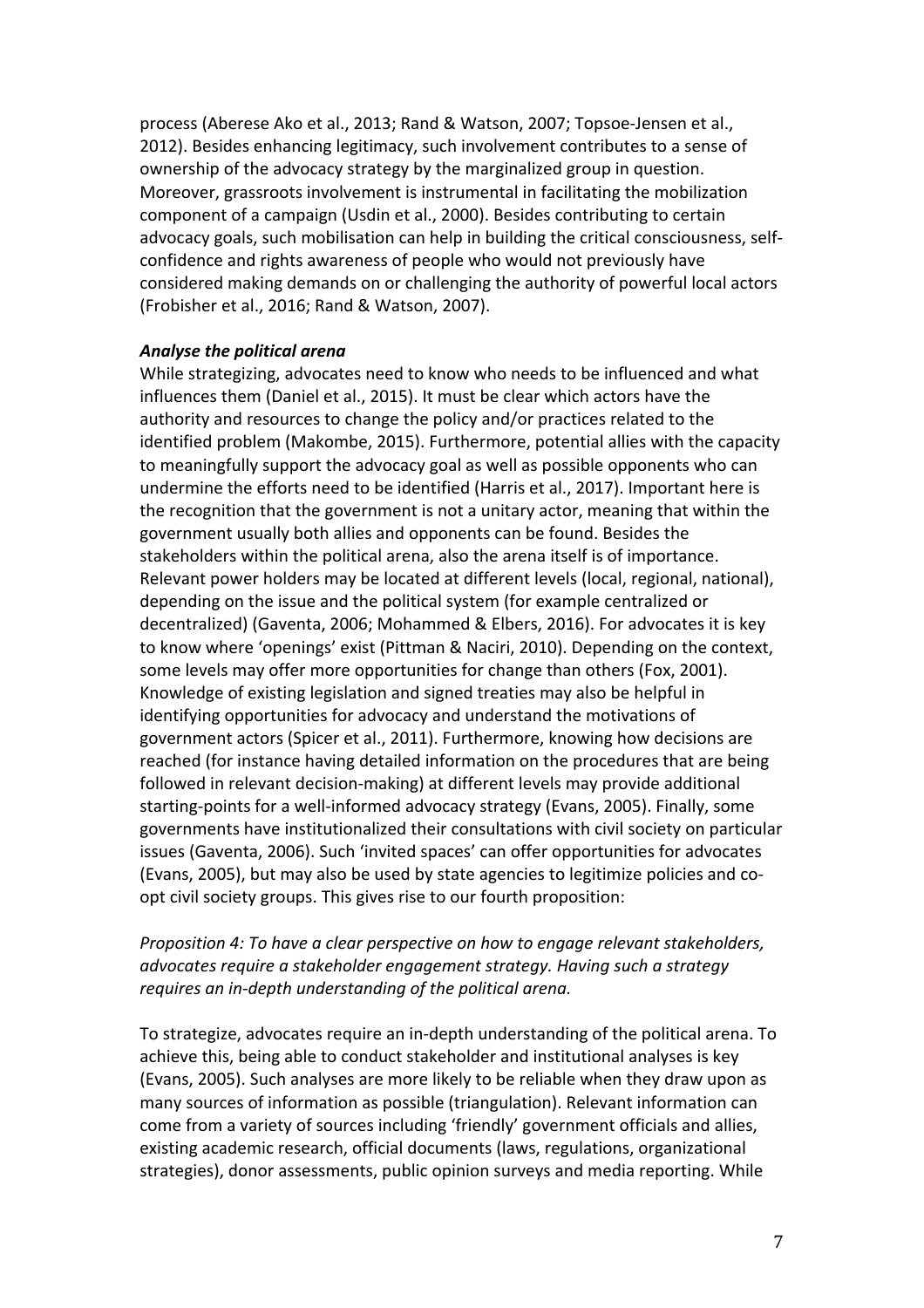some elements of the political arena are relatively stable, developing effective strategies requires careful political analysis of ever-changing opportunities and constraints. Political alliances rise and fall, elites may become unified or divided and new allies and enemies may emerge. This makes having 'antennae' in place for detecting relevant political entry-points for advocacy crucial. Equally important is knowledge of relevant laws, policies and signed treaties. Besides offering a legal starting-point for advocacy, laws, policies and treaties can provide opportunities to dialogue with power holders that otherwise would not have been available (Mohammed & Elbers, 2016).

#### *Produce tailored messages*

Effective advocacy requires communication which succeeds in touching hearts (beliefs, values) and minds (interests). Power holders need to be persuaded to change policies and practices. Allies and constituents need to be mobilized in support of the advocacy goal. Content-wise, effective narratives typically resonate with the norms, values and experiences of targeted power holders (Devlin-Foltz et al., 2012; Stalker & Sandberg, 2011) as well as their self-interests (Mohammed & Elbers, 2016; Topsoe-Jensen et al., 2012). Choosing the right perspective and framing is key (Kane, 2008; Spicer et al., 2011). For example, both Brumley (2010) and Combellick-Bidney (2017) found that advocacy on reproductive rights was more effective when framed as a human right as opposed to linking it to a feminist narrative. Furthermore, finding the right communication channel is also important. Massmedia is often cost-effective in reaching a large audience whilst gaining the attention of power holders (Daniel et al., 2015; Pittman & Naciri, 2010). Finally, it may make sense to time communication with key events (for example elections or international summits) to maximize attention for the issue (Chua, 2014). The above gives rise to our fifth proposition:

# *Proposition 5: To persuade power holders and mobilize allies and constituents, advocates require a communication strategy. This requires advocates to be able to*  tailor messages to the interests, values and beliefs of target audiences.

Being able to tailor messages requires a strategic approach to communication in which issues are framed strategically (Brumley, 2010) and tailored to the specificities of different target audiences (Evans, 2005; Pittman & Naciri, 2010). Advocates need to be able to construct messages that are consistent and easy to understand and remember. Evoking an emotional response and motivating the public, constituents, potential allies and power holders to take action requires having knowledge of the right vocabulary and anticipating the norms, values and interests of target audiences (Busby, 2010). Existing policies and signed international treaties may provide a suitable entry point for advocacy messages (Mohammed & Elbers, 2016). Choosing the right communication channel (for example national press, online media, radio, TV 'talk shows', theatre, pamphlets, music, videos and songs) is key to ensure the intended audience is reached (Chopra et al., 2014). While advocates often turn to the media, the latter are generally difficult to control. There is always the risk that the media will distort, change, delay, misplace, obstruct or politicise the message. Building long-term relations with journalists can be a good way to limit such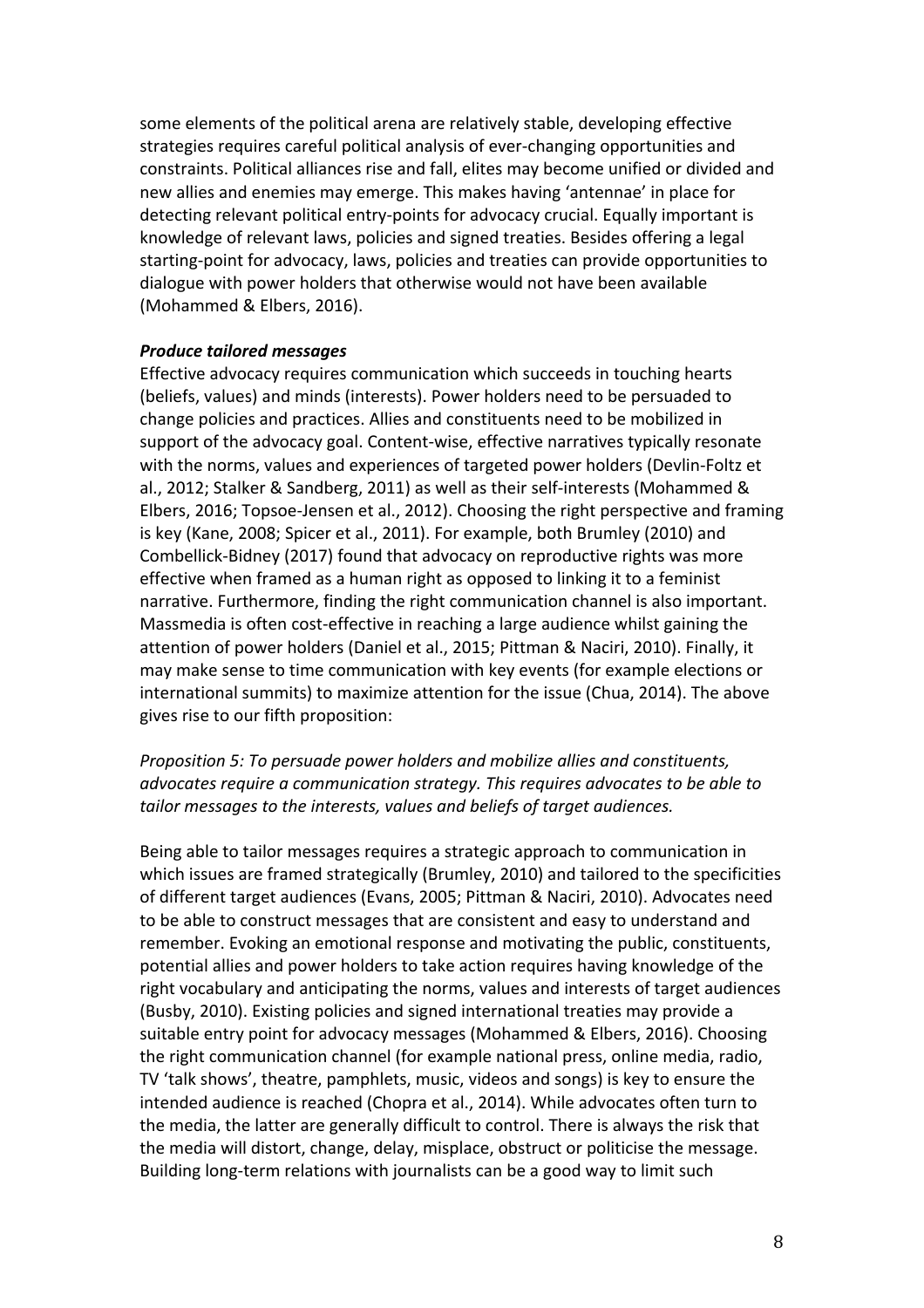distortions whilst providing opportunities to receive media coverage (Ilkkaracan, 2010; Usdin et al., 2000). Knowing how to use social media effectively has become an important part of advocacy communication. In more politically restrictive countries where the opportunities for reaching out through the established media may be constrained, social media may in fact be the only viable channel of communication (Topsoe-Jensen et al., 2012).

#### *Build coalitions*

Advocacy coalitions are perceived to have a greater chance of achieving successes than individual organizations (Barnes et al., 2016; Barrett et al., 2016; Chereni, 2017; Chopra et al., 2014; Hann et al., 2015; Kane, 2008; Lobina, Terhorst, & Popov, 2011; Pittman & Naciri, 2010; Stalker & Sandberg, 2011). This implies that effective advocacy groups should have the ability to cooperate with one another. A collective approach adds value in several ways. First, by working together, different skill sets are brought together. Different phases of implementation and different strategies require a wide range of competencies which single organizations are unlikely to wholly possess (Chapman & Fisher, 2000; Rand & Watson, 2007; Terrazas et al., 2010; Yanacopulos, 2005). Second, by working together, advocates can share crucial information (Acosta, 2012; Mmatli, 2009; Yanacopulos, 2005). Such information can consist, for example, of political analyses, experience on the topic, evidence regarding the scope of the issue or details of relevant laws or treaties. Third, joint campaigns are generally more visible than those of individual organizations (Daniel et al., 2015; Spicer et al., 2011; Topsoe-Jensen et al., 2012). The more attention a campaign receives, the more people are reached with its message and the less easy it can be ignored by power holders (Evans, 2005). Fourth, by having organizations join forces, coalitions are able to organize interventions at multiple levels (local, regional, national, international) which would not be possible otherwise (Ramisetty & Muriu, 2013). Often successful advocacy requires simultaneous changes at different levels because decisions made at the top levels affect those made at lower levels, while actions at lower levels often shape and inform policies at higher levels (Chapman & Fisher, 2000; Fox, 2001). Fifth, when advocating for sensitive issues. working in coalitions can help to reduce risk (O'Callaghan & Gilbride, 2008; Rand & Watson, 2007). Particularly when dealing with oppressive governments, coalitions may provide opportunities to explore and exploit political spaces that organizations could not do if acting alone. This gives rise to the sixth proposition:

### *Proposition 6: To leverage impact, advocates need to operate in alliances. Working in alliances requires the ability to build coalitions.*

Successful coalitions are associated with building and ensuring mutual interests and commitments (Stalker & Sandberg, 2011; Terrazas et al., 2010), trust between members (Brown & Fox, 2001), joint objectives (Barrett et al., 2016), coordination and agreed upon roles and responsibilities (Barrett et al., 2016; Brown & Fox, 2001; Devlin-Foltz et al., 2012), information sharing (Acosta, 2012; Mmatli, 2009) and agreements on overall public and political positioning at the outset (Martin, Culey, & Evans, 2006). To be able to build coalitions, advocates need to be willing to work together and invest in an often complex and time-consuming relationship. In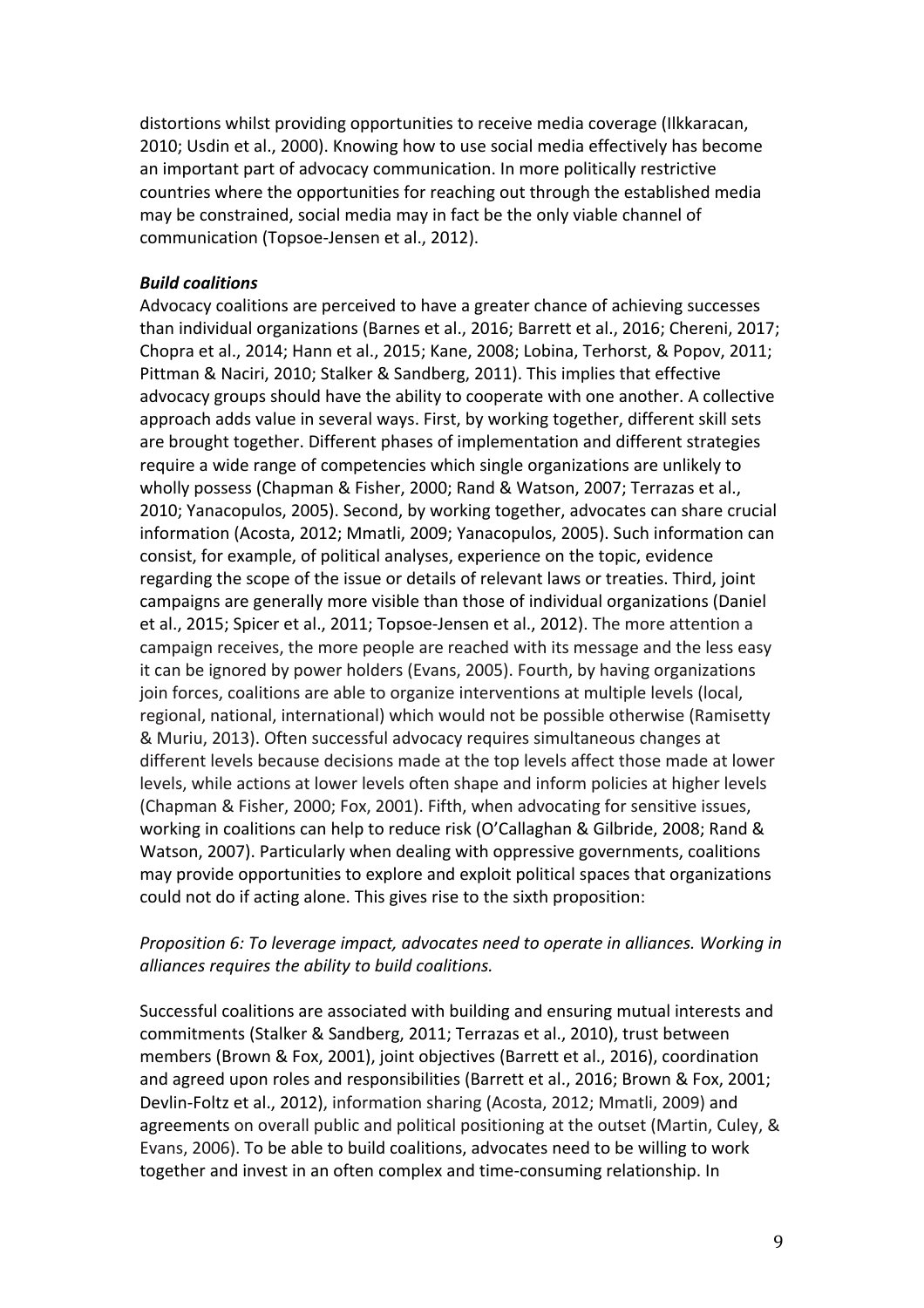addition, advocates need the actual skills to build and maintain external relations. Such skills in particular revolve around coordinating joint activities, representing the organization externally and collecting and sharing information. Finally, advocating groups require an understanding of the areas in which their own organization and other (potential) coalition members can add value to the coalition.

## *Build rapport with power holders*

IOB (2015) found that effective advocacy strategies often involve informal personal relationships with power holders and their staff members (Barnes et al., 2016; Hann et al., 2015; Miles et al., 2012; Spicer et al., 2011). Such personal relations are crucial as they enable advocates to access power holders and build rapport (Bratton, 1990). Miles et al. (2012) describe how a disabled persons' organization in Bangladesh uses its personal relations with the prime minister to influence policy development. Personal relationships are easier to make and develop when there is a closer connection and understanding between the parties involved. In other words, where there is greater rapport. Makombe (2015) found that the chances of successful advocacy are smaller when power holders doubt the intentions of advocates persuasive. Having relationships with power holders is crucial for building trust and usually means greater reception of ideas for policy changes (IOB, 2015). Once a CSO has built rapport with a power holder, opportunities may present themselves for raising awareness, exerting influence, gaining access to crucial information and mobilizing power holders' support when needed. The above gives rise to the following proposition:

*Proposition 7: To enhance the receptiveness of power holders, advocacy groups need to have personal relations with them. This requires advocates to be able to build rapport* with *power* holders.

The literature mentions several qualities associated with building rapport with power holders. First, successful advocacy is often associated with advocates succeeding in building personal relations with power holders. Having common ground, shared experiences, membership of the same ethnic or religious group or the same geographical area can all contribute to building a connection. Potthof and Elbers (2016) found that a shared religious background (Baptist Christianity) and geographical location (Cameroon's Northwest Region)

helped to convince government officials of the importance of inclusive education for children with disabilities. Second, being aware of the personal and institutional interests of power holders is crucial for building rapport (Busby, 2010). CSOs that are able to improve the credibility of the power holder or to generate positive press for him/her are more likely to get things done. Third, because building rapport costs time and requires sustained efforts, having a physical presence close to where power holders are based is beneficial. Potthof and Elbers (2016) show the limitations of lobbying power holders from a distance due to the difficulties of building a relationship. This implies, for example, that being located in a capital city is crucial to connect with national level decision-makers and politicians.

### Adapt to on-going changes in the environment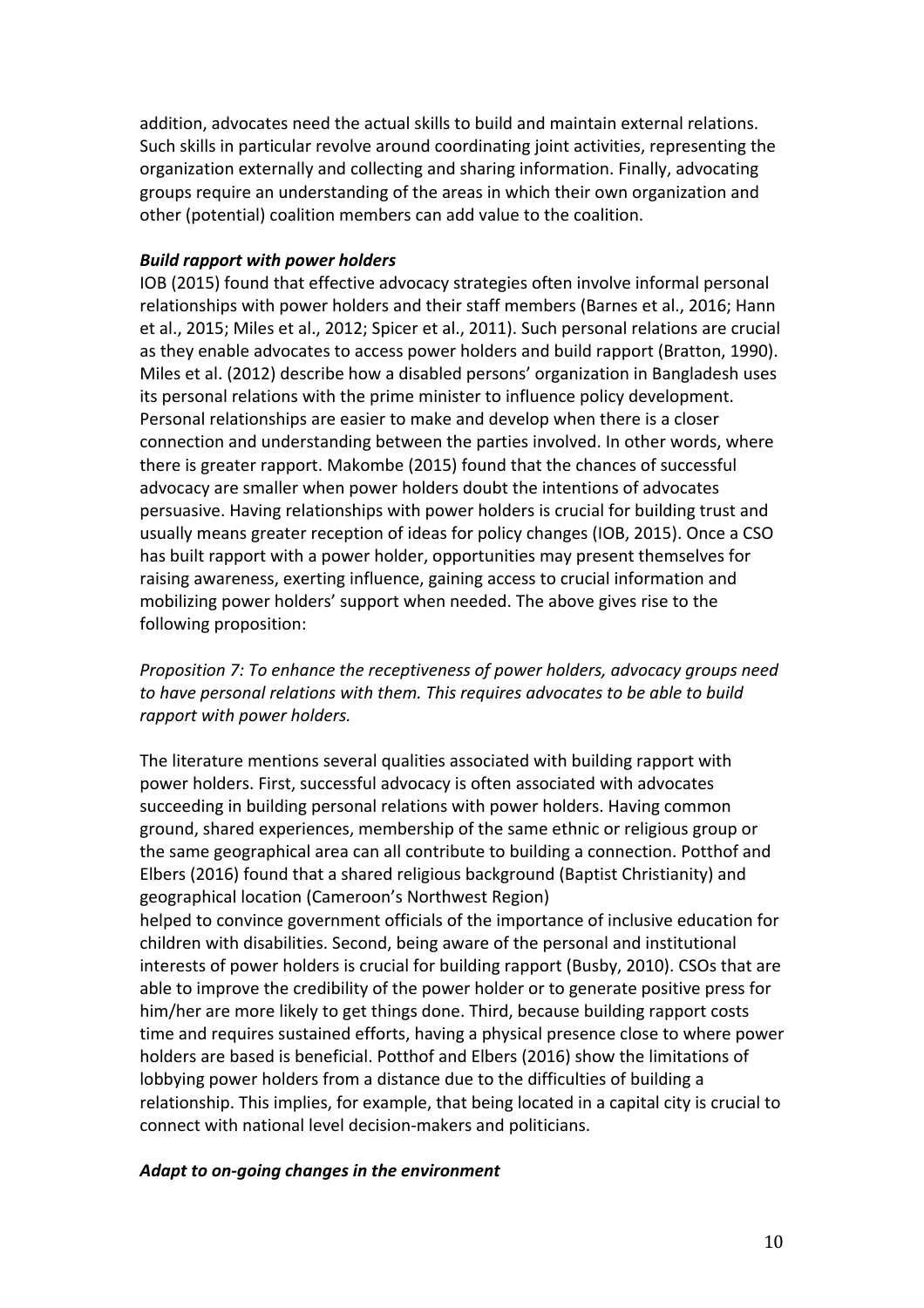Effective advocacy is associated with having a flexible strategy. This implies that organizations should have the capacity to adapt to on-going changes in the environment (IOB, 2015; Pittman & Naciri, 2010; Raynor et al., 2009; Terrazas et al., 2010). The outcomes of advocacy are shaped by many actors and factors. This means that advocacy is notoriously difficult to plan in a linear fashion (Chapman & Fisher, 2000). New opponents may rise, decision-makers may delay their decisions, allies may change their minds, the media may start to publish critical pieces and the original goal may no longer be relevant. Advocacy therefore requires organizations which, regardless of the advocacy strategy they pursue, have the structures and mind-sets in place to adapt to rapidly changing circumstances (IOB, 2015; Raynor et al., 2009). On the one hand, this implies being able to follow up day-to-day political developments and produce immediate reactions when necessary (Ilkkaracan, 2010). On the other hand, organizational readiness to deal with unexpected events is particularly important to seize the opportunities that occur when the various constraints that normally prevent policy changes give way to a window for reform (Morariu & Brennan, 2009). Devlin-Foltz et al. (2012) for instance describe how an advocacy campaign for better road safety in Uganda was built on a single tragic incident in 2007 when a blind individual was struck and seriously hurt by a motorcycle. The above gives rise to our eighth proposition:

*Proposition 8: To cope with changes in the environment, advocates must have a flexible strategy.* For this, advocates must be able to select appropriate tactics in light *of on-going contextual changes.*

A flexible advocacy strategy first of all requires advocacy organizations to have 'antennae' for detecting relevant changes in the context that affect the advocacy strategy that is pursued. This implies that advocates need to be outwardly orientated with the ability to gather and analyse information about what is happening (Raynor et al., 2009). This very much resembles the kind of skills needed for analysing the political arena. Advocates need to be able to constantly reflect on their assumptions about the behaviour of power holders and about the underlying mechanisms at work, and to consider whether their assumptions about the context are still valid (IOB, 2015). It then becomes possible to select appropriate tactics in response to the changing context (Barrett et al., 2016; Coates & David, 2002). For example, when informal forms of policy dialogue do not deliver the right results, advocates may switch to more public campaigns and pressure (IOB, 2015).

#### **4. The need for tailor-made capacity strengthening**

The capacities framework presented in this paper has the potential to produce realworld benefits for those engaged in advocacy work. Because the framework presented here clarifies which capacities and organizational qualities are key for effective advocacy, it allows for keeping track of capacity changes, identifying strengths and weaknesses, assessing progress and facilitating debate and reflection on why and how success has or has not been achieved. Where does the organization currently stand regarding its advocacy capacity? What are its strengths and weaknesses in light of the context and the type of advocacy work it is undertaking? What should the priorities be in strengthening the existing capacities? The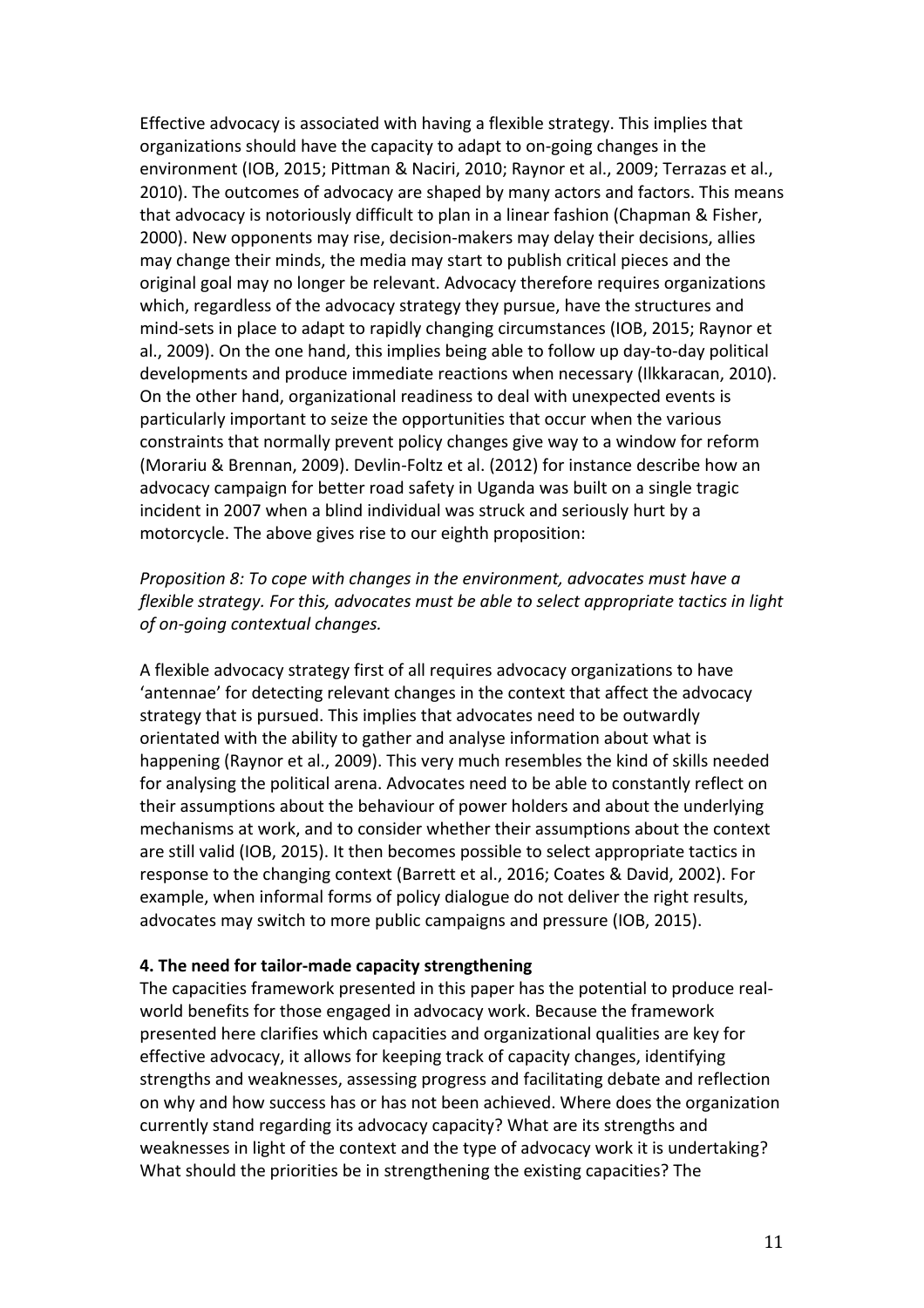framework is also of interest to funders who want to improve their grant making to advocacy organizations, but feel limited in their ability to understand how to best assess potential grantees or support capacity strengthening initiatives. Finally, we believe the framework and analysis presented here offers useful insights to advocacy evaluators. 

How the framework will be used ultimately determines whether it will facilitate genuine reflection. Capacity strengthening activities tend to be most meaningful when the ownership is with the organization in question as opposed to being enforced by a funding agency (Baser & Morgan, 2008). Whether the process is locally owned or not will directly affect the willingness and the ability of the organization be reflexive and to explore both their strengths and weaknesses. A willingness to be self-critical should not be taken for granted when capacity strengthening activities are carried out in the context of a donor-recipient relationship, especially when staff may have the impression that future funding depends on favourable self-assessment outcomes.

The framework may actually do more harm then good when being used in a managerial way. Perhaps the biggest risk is that it may end up being used a blueprint for advocacy capacity development. This risk is real given the fact that many donor agencies and INGOs have embraced managerial thinking since the 2000s, leading to the top-down adoption of the same business-like practices and 'ticking the box' exercises by NGOs across the globe (Elbers et al., 2014; Kamstra & Schulpen, 2015; Roberts et al., 2005). The result is increasing isomorphism in terms of how NGOs are structured, the kind of activities they do, how they are managed and how they report. In our view, such isomorphism is undesirable as it tends to undermine the diversity, autonomy, value-base and local rootedness of CSOs.

Besides contributing to isomorphism, using the framework as a blueprint for advocacy capacity development would ignore the fact that effective advocacy does not always require the same organizational capacities. Which capacities are relevant depends on contextual factors (for example open or closed state), the nature of the advocacy interventions (for example raising public awareness requires different skills than changing laws) and whether advocacy is implemented alone or in coalitions. Regarding the latter, one of the rationales of working in coalitions is that different organizations add value by bringing different qualities. This implies that organizations which operate in coalitions do not necessarily need to be strong across all eight capacities identified in this paper.

#### **5. Conclusions**

There is a growing interest in the role of civil society organizations in non-Western settings as advocates for marginalized groups. While organizational capacity is assumed to be a major determinant of advocacy effectiveness, the capacities most relevant for advocacy effectiveness have not been systematically identified. This paper sets out to (1) explain the link between organizational capacities and advocacy effectiveness; and (2) identify the organizational requirements associated with these capacities. It relies on a synthesis of relevant empirical literatures of advocacy for marginalized groups in non-Western contexts.

The paper identifies eight capacities associated with effective advocacy. The capacities identified are the ability to:  $(1)$  produce evidence,  $(2)$  inspire trust among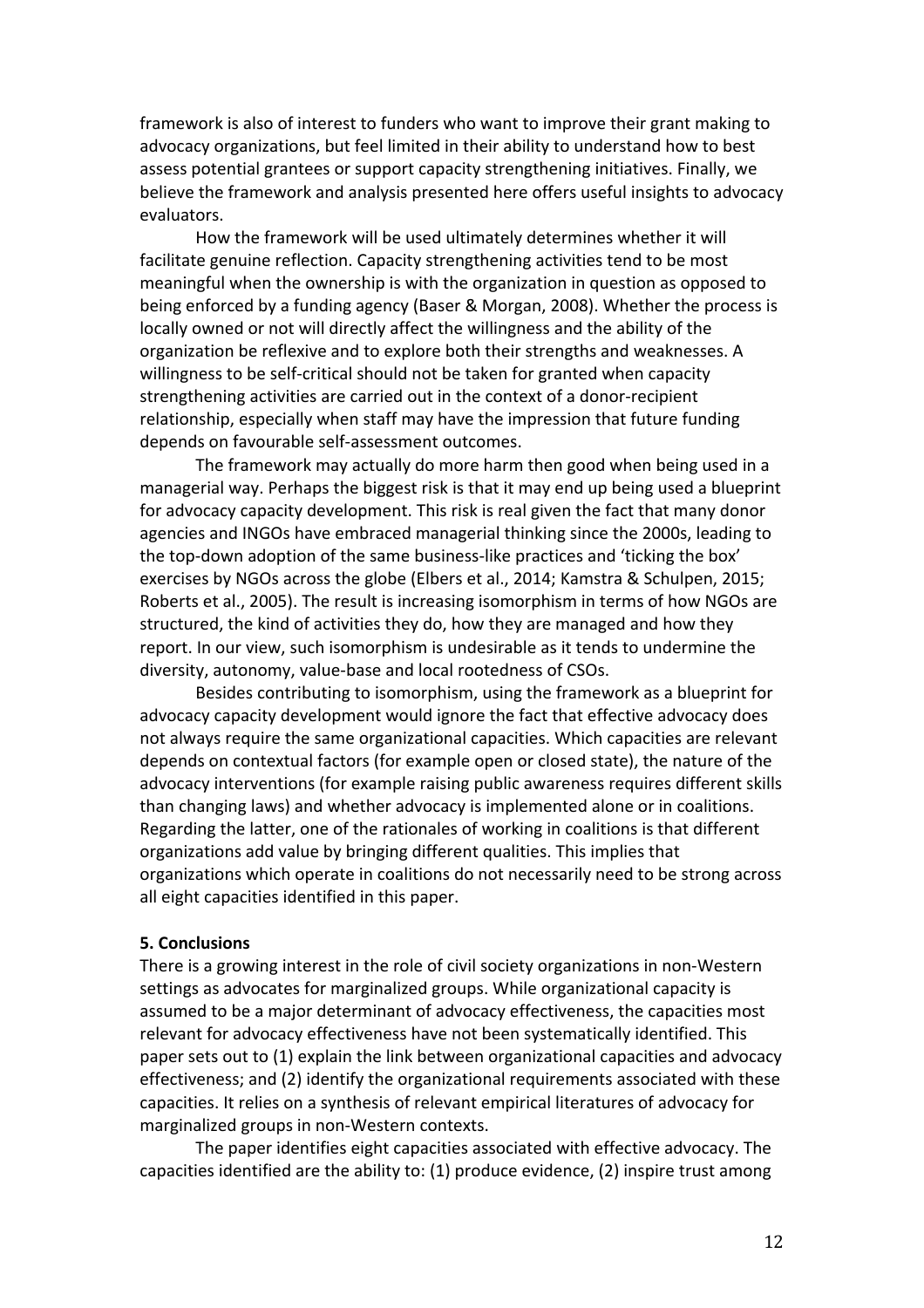stakeholders, (3) represent constituency interests, (4) analyse the political arena, (5) produce tailored messages, (6) build coalitions, (7) build rapport with power holders and (8) adapt to on-going changes in the environment. Per capacity, the paper identifies possible ways in which respective capacity contributes to advocacy effectiveness and outlines organizational qualities. By identifying key capacities and their linkages with advocacy effectiveness, this paper also paves the way for future research on advocacy capacity. Future studies can further test and clarify the individual capacities' contribution to effectiveness, their interrelations and the conditions under which different capacities are most important.

Finally, the framework presented in this paper has the potential to produce real-world benefits for those engaged in advocacy work. It makes the abstract notion of advocacy capacity concrete and can be used as a tool to reflect upon organizational strengths and weaknesses. We also point out that the framework is explicitly not intended as a template for what 'professional' advocacy organizations should look like. Whether it will facilitate meaningful capacity strengthening will therefore ultimately depend on the manner in which it is applied.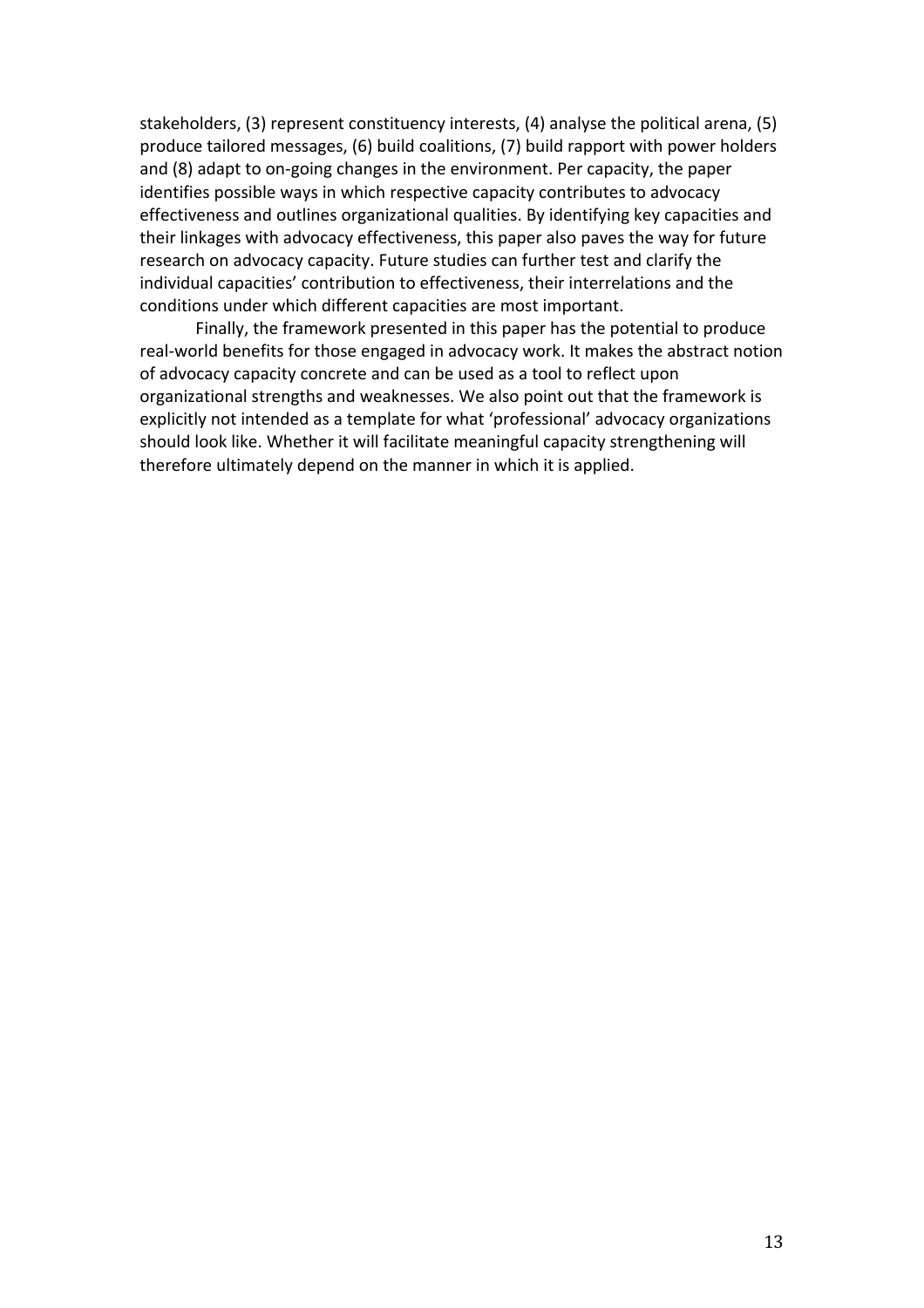| <b>Africa</b>          | (Eur)Asia  | <b>Latin America</b> |
|------------------------|------------|----------------------|
| Zimbabwe               | India      | Mexico               |
| South Africa           | Nepal      | <b>Brazil</b>        |
| Ghana                  | Vietnam    | Colombia             |
| Nigeria                | Bangladesh | Nicaragua            |
| Tanzania               | Georgia    | <b>Bolivia</b>       |
| Morocco                | Kyrgyzstan | Peru                 |
| Sierra Leone           | Ukraine    | Uruguay              |
| Uganda                 | Turkey     | Chille               |
| Cameroon               | Indonesia  | El Salvador          |
| Mozambique             |            |                      |
| Ethiopia               |            |                      |
| Democratic Republic of |            |                      |
| Congo                  |            |                      |

Appendix 1. Countries covered in the literature review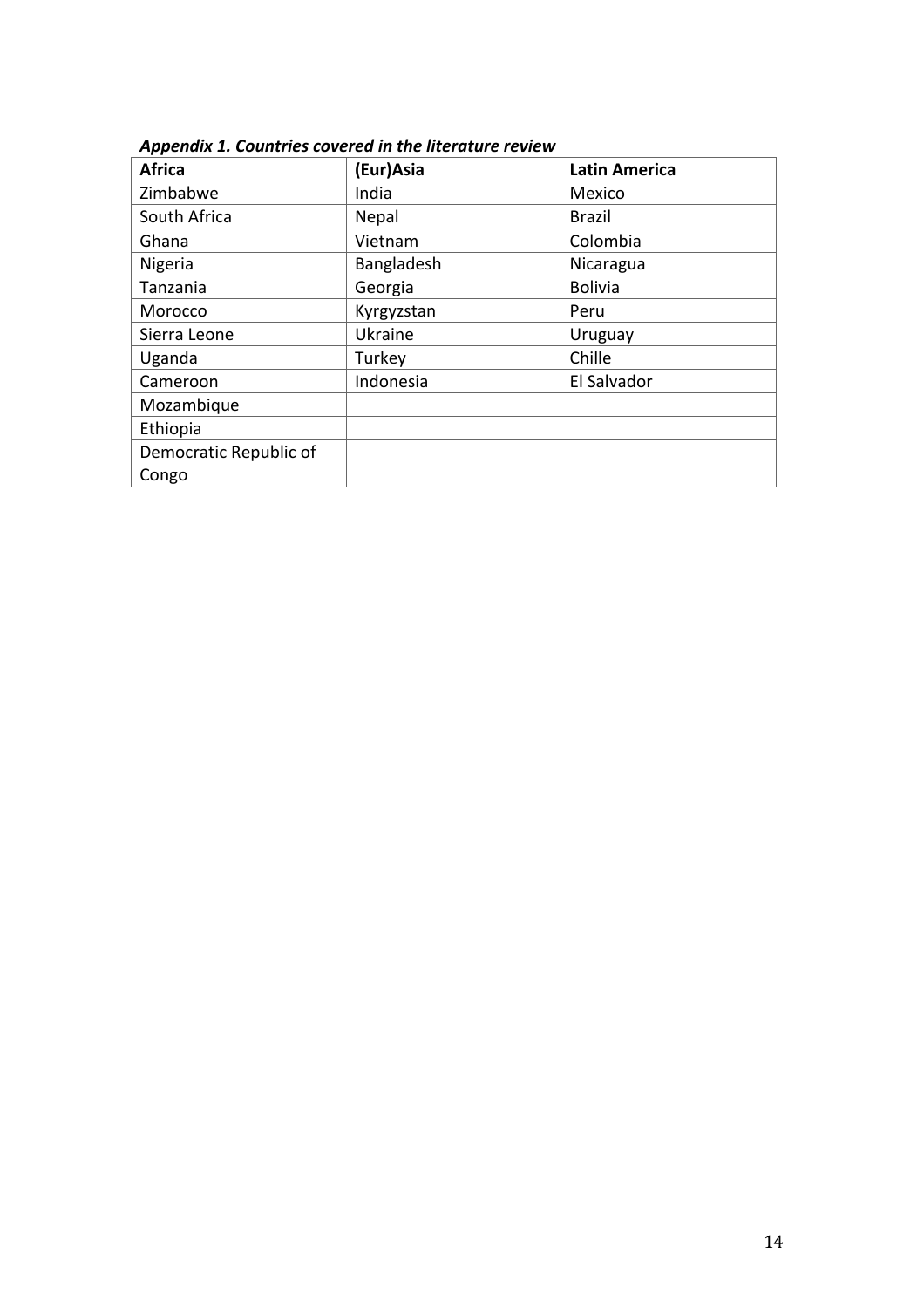# **Endnotes**

1. Barret et al (2016) do make this distinction, but their focus is more on monitoring and evaluating advocacy effectiveness and not on organizational requirements. 2. Discussions on conceptual and methodological challenges of advocacy effectiveness fall outside the scope of this paper (for this see e.g.: Amenta et al., 2010; Andrews & Edwards, 2004; Barrett et al., 2016; Kolb, 2007; Stachowiak et al., 2007).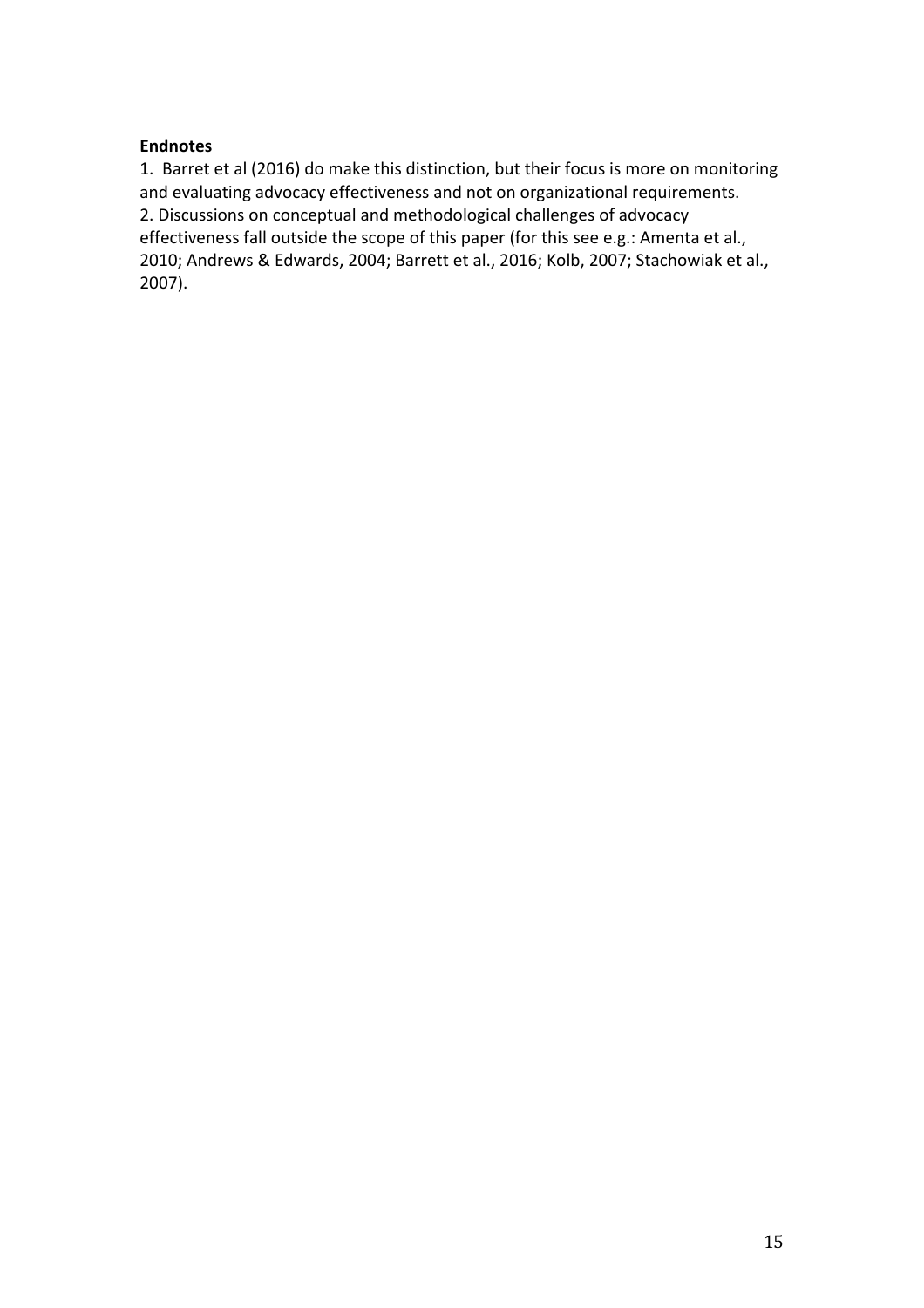#### **References**

- Aberese Ako, M., Anyidoho, N. A., & Crawford, G. (2013). NGOs, rights-based approaches and the potential for progressive development in local contexts: constraints and challenges in Northern Ghana. *Journal of Human Rights Practice, 5*(1), 46-74.
- Acosta, R. (2012). Advocacy networks through a multidisciplinary lens: Implications for research agendas. *Voluntas: International Journal of Voluntary and Nonprofit Organizations, 23*(1), 156-181.
- Almog-Bar, M., & Schmid, H. (2014). Advocacy activities of nonprofit human service organizations: A critical review. *Nonprofit and Voluntary Sector Quarterly*, *43*(1), 11-35.
- Amenta, E., Caren, N., Chiarello, E., & Su, Y. (2010). The political consequences of social movements. Annual Review of Sociology, 36, 287-307.
- Andrews, K. T., & Edwards, B. (2004). Advocacy organizations in the US political process. *Annu. Rev. Sociol., 30*, 479-506.
- Antlöv, H., Brinkerhoff, D. W., & Rapp, E. (2010). Civil society capacity building for democratic reform: Experience and lessons from Indonesia. *Voluntas:* International Journal of Voluntary and Nonprofit Organizations, 21(3), 417-439.
- Barnes, C., Van Laerhoven, F., & Driessen, P. P. (2016). Advocating for change? How a civil society-led coalition influences the implementation of the forest rights act in India. World Development, 84, 162-175.
- Barrett, J. B., van Wessel, M., & Hilhorst, D. (2016). Advocacy for Development: Effectiveness, Monitoring and Evaluation: Wageningen University, Wageningen UR.
- Baser, H., & Morgan, P. (2008). *Study on Capacity, Change and Performance*. Retrieved from
- Blagescu, M., & Young, J. (2006). *Capacity development for policy advocacy: current thinking and approaches among agencies supporting civil society organizations*: Overseas Development Institute London.
- Bratton, M. (1990). Non-governmental Organizations in Africa: Can They Influence Public Policy? Development and change, 21(1), 87-118.
- Brown, L. D., & Fox, J. A. (2001). *Transnational Civil Society Coalitions and the World Bank: Lessons from Project and Policy Influence Campaigns*. Retrieved from
- Brumley, K. M. (2010). Understanding mexican NGOs: goals, strategies, and the local context. Qualitative Sociology, 33(3), 389-414.
- Busby, J. W. (2010). *Moral movements and foreign policy* (Vol. 116): Cambridge University Press.
- Chapman, J., & Fisher, T. (2000). The effectiveness of NGO campaigning: lessons from practice. *Development in Practice, 10*(2), 151-165.
- Chereni, A. (2017). Advocacy in the South African social welfare sector: Current social work research and possible future directions. *International Social Work, 60*(2), 507-520.
- Chopra, D., Ekeoba, P., Nesbitt-Ahmed, Z., Moussié, R., & Sherpa, M. (2014). Policy advocacy for women's unpaid care work: comparing approaches and strategies in Nepal and Nigeria. Gender & Development, 22(3), 475-494.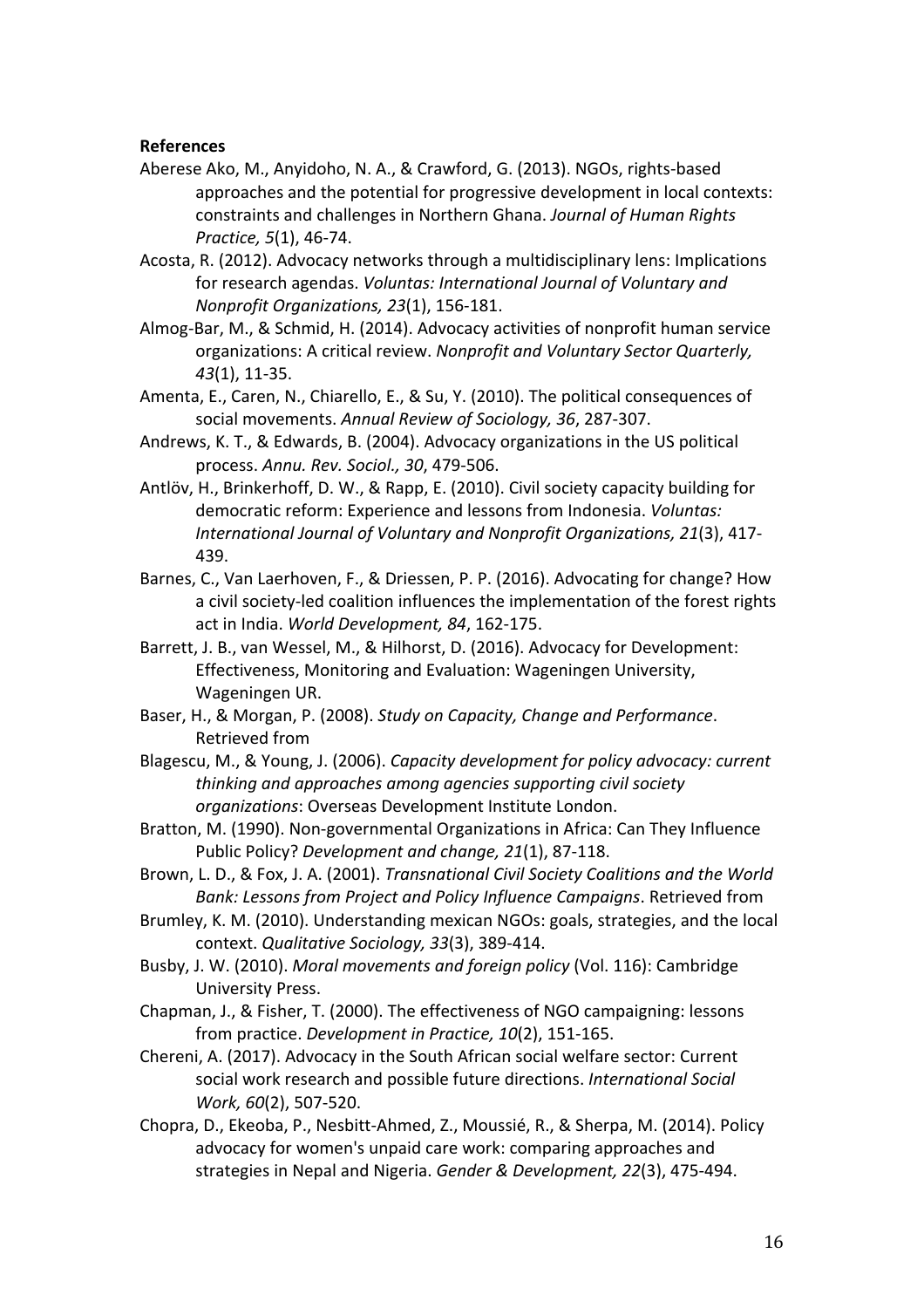- Chua, Y. T. (2014). Between Advocacy and Impartial Reporting during Elections: Creating Awareness for Voters with Disabilities in the Philippines. Asia Pacific *Media Educator, 24*(1), 117-124.
- Coates, B., & David, R. (2002). Learning for change: The art of assessing the impact of advocacy work. *Development in Practice, 12*(3-4), 530-541.
- Combellick-Bidney, S. (2017). Reproductive rights as human rights: stories from advocates in Brazil, India and South Africa. The International Journal of *Human Rights, 21*(7), 800-822.
- Cugelman, B., & Otero, E. (2010). Evaluation of Oxfam GB's climate change campaign. *Oxfam Rep*.
- D'Hollander, D., Marx, A., & Wouters, J. (2014). *Integrating Human rights into* **Development Cooperation.** A comparative assessment of strategies and *practices of donors.* Retrieved from Leuven:
- Daniel, K., Efroymson, D., Ha, T. T. K., Hai, D. D., & Fitzgerald, S. (2015). Campaigning to save market women's livelihoods in Hanoi: experience from HealthBridge. *Gender & Development, 23*(1), 13-30.
- Devlin-Foltz, D., Owor, E., Nakimbugwe, S., & Ruhangataremwa, A. (2012). *Civil* society advocacy in Uganda: Lessons learned: Aspen Institute.
- Elbers, W., Knippenberg, L., & Schulpen, L. (2014). Trust or control? Private development cooperation at the crossroads. Public Administration and *Development, 34*(1), 1-13.
- Evans, K. (2005). A guide to feminist advocacy. *Gender & Development, 13*(3), 10-20.
- Fox, J. (2001). Vertically integrated policy monitoring: A tool for civil society policy advocacy. Nonprofit and Voluntary Sector Quarterly, 30(3), 616-627.
- Frobisher, E., Elbers, W., & Ibrahim, A. (2016). *Advocacy for disability. Can* participation enhance outcomes? Projectsheet 3. Breaking Down Barriers to *inclusion.* Retrieved from Leiden:
- Gaventa, J. (2006). Finding the spaces for change: a power analysis. *IDS bulletin, 37*(6), 23-33.
- Guo, C., & Zhang, Z. (2014). Understanding nonprofit advocacy in non-western settings: A framework and empirical evidence from Singapore. *Voluntas: International Journal of Voluntary and Nonprofit Organizations, 25(5), 1151-*1174.
- Hann, K., Pearson, H., Campbell, D., Sesay, D., & Eaton, J. (2015). Factors for success in mental health advocacy. *Global health action*, 8(1), 28791.
- Harris, J., Frongillo, E. A., Nguyen, P. H., Kim, S. S., & Menon, P. (2017). Changes in the policy environment for infant and young child feeding in Vietnam, Bangladesh, and Ethiopia, and the role of targeted advocacy. *BMC public health,* 17(2), 492.
- Houtzager, P. P., & Lavalle, A. G. (2010). Civil society's claims to political representation in Brazil. *Studies in comparative international development*, *45*(1), 1-29.
- Ilkkaracan, P. (2010). Re/forming Laws to Secure Women? s Rights in Turkey: The Campaign on the Penal Code *In J Gaventa & R McGee (eds)* Citizen Action and *National Policy Reform: Making Change Happen. London: Zed, 10.*
- IOB. (2011). *Synthesis Report of the Evaluation of Dutch Support to Capacity Development: Facilitating resourcefulness*. The Hague: Policy and Operations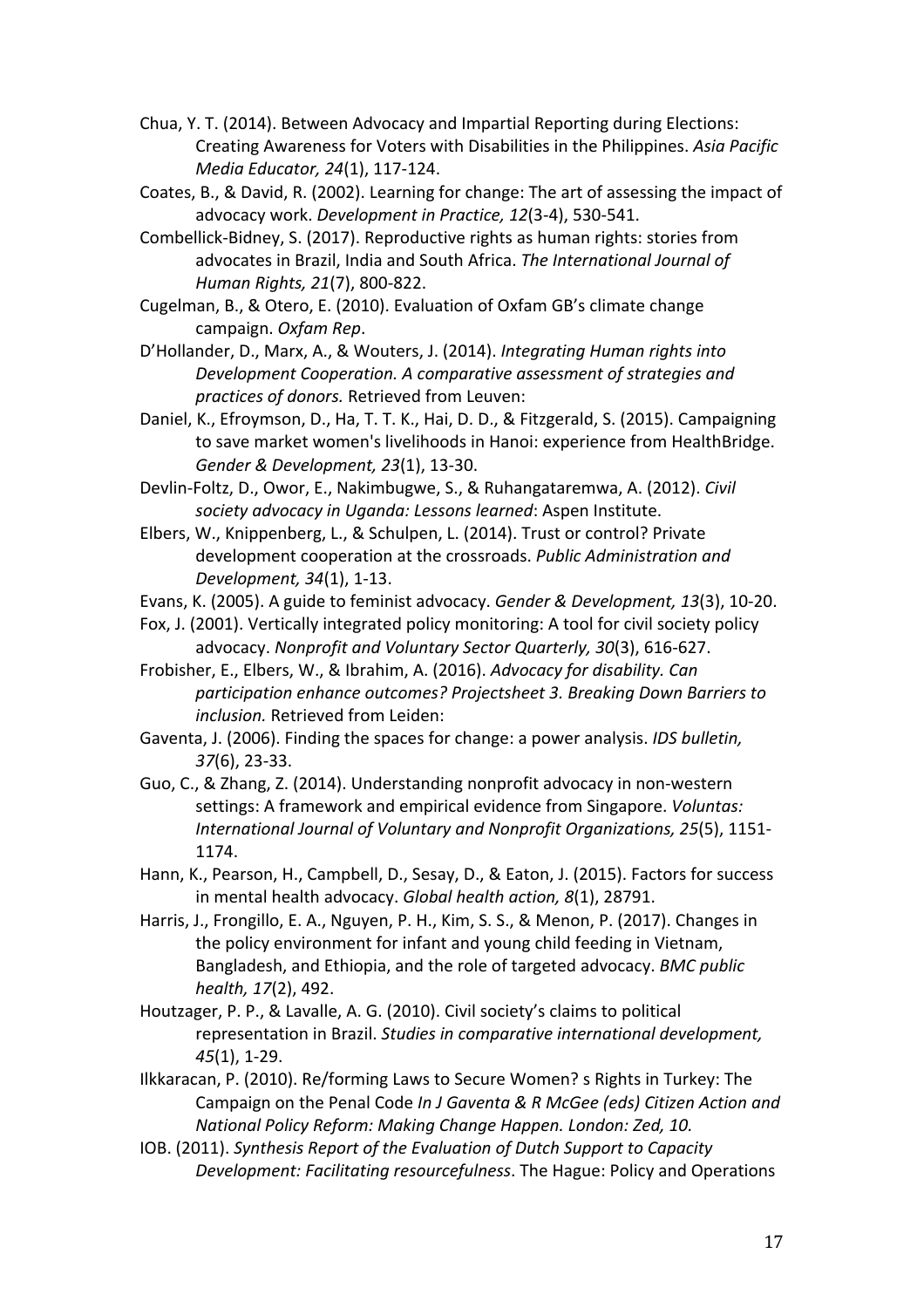Evaluation Department (IOB) of the Ministry of Foreign Affairs of the Netherlands.

- IOB. (2015). *Opening doors and unlocking potential: Key lessons from an evaluation*  of support for Policy Influencing, Lobbying and Advocacy (PILA). The Hague: Policy and Operations Evaluation Department (IOB) of the Ministry of Foreign Affairs of the Netherlands.
- Kamstra, J., & Knippenberg, L. (2014). Promoting democracy in Ghana: exploring the democratic roles of donor-sponsored non-governmental organizations. *Democratization, 21*(4), 583-609.
- Kamstra, J., & Schulpen, L. (2015). Worlds Apart But Much Alike: Donor Funding and the Homogenization of NGOs in Ghana and Indonesia. *Studies in comparative* international development, 50(3), 331-357.
- Kane, G. (2008). Abortion law reform in Latin America: lessons for advocacy. *Gender & Development, 16*(2), 361-375.
- Kolb, F. (2007). Protest and opportunities: the political outcomes of social *movements: Campus Verlag.*
- Lobina, E., Terhorst, P., & Popov, V. (2011). Policy networks and social resistance to water privatization in Latin America. *Procedia-Social and Behavioral Sciences*, *10*, 19-25.
- Magrath, B. (2014). Global norms, organizational change: framing the rights-based approach at ActionAid. Third World Quarterly, 35(7), 1273-1289.
- Makombe, D. N. (2015). *Challenges of advocacy in a fragile context: the case of the Democratic republic of Congo.* Retrieved from The Hague:
- Martin, A., Culey, C., & Evans, S. (2006). Make Poverty History 2005 Campaign Evaluation. *Firetail Limited, London*, 23.
- McGee, R., & Gaventa, J. (2010). Introduction: Making Change Happen: Citizen Action and National Policy Reform *In J Gaventa & R McGee (eds) Citizen* Action and National Policy Reform: Making Change Happen. London: Zed, 10.
- Meyer, D. S., & Staggenborg, S. (1996). Movements, countermovements, and the structure of political opportunity. American journal of sociology, 101(6), 1628-1660.
- Miles, S., Fefoame, G. O., Mulligan, D., & Haque, Z. (2012). Education for diversity: The role of networking in resisting disabled people's marginalisation in Bangladesh. *Compare: A Journal of Comparative and International Education, 42*(2), 283-302.
- Mitchell, G. E. (2015). The strategic orientations of US-based NGOs. *Voluntas:* International Journal of Voluntary and Nonprofit Organizations, 26(5), 1874-1893.
- Mmatli, T. O. (2009). Translating disability-related research into evidence-based advocacy: the role of people with disabilities. *Disability and Rehabilitation*, *31*(1), 14-22.
- Mohammed, Z., & Elbers, W. (2016). Why the political system matters. Effective *advocacy for children with disabilities. Projectsheet 1. Breaking Down Barriers* to *inclusion.* . Retrieved from Leiden:
- Morariu, J., & Brennan, K. (2009). Effective advocacy evaluation: The role of funders. The Foundation Review, 1(3), 8.